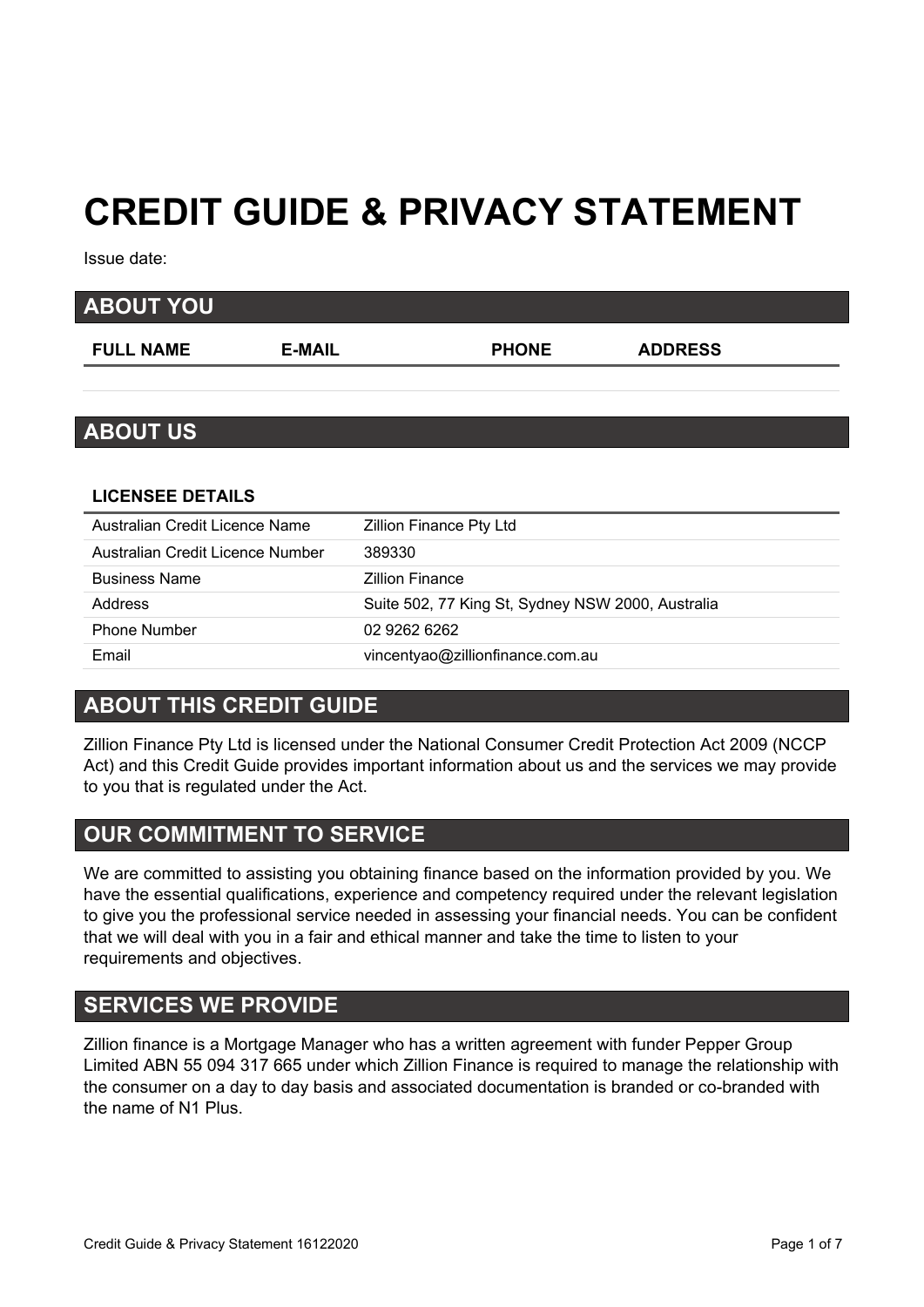# **OUR RESPONSIBLE LENDING OBLIGATIONS TO YOU**

Under the National Credit Act, we are obliged to ensure that any loan or principal increase to a loan we help you to obtain is not unsuitable to your needs and objectives. To decide this, we are required to conduct a Preliminary Assessment to determine if the loan is not unsuitable. The law requires us to:

- make reasonable inquiries about your requirements and objectives:
- make reasonable inquiries about your financial situation; and
- take reasonable steps to verify that financial situation.

Credit will be deemed unsuitable if at the time of the assessment, it is likely that at the time the credit is provided:

- you could not pay or could only pay with substantial hardship; or
- the credit will not meet your requirements and objectives.

When we make our assessment, it is important that we utilise information that is accurate, complete and up to date. If we are supplied with incomplete or incorrect information, you may be in breach of your legal obligations to the lender.

# **FEES PAYABLE BY YOU TO US**

We sometimes charge a fee for our services. If a fee is payable by you, this will be disclosed in a Credit Quote. The Credit Quote will outline any fees payable for providing credit assistance and the time that they are payable. If you do not receive a Credit Quote, this will indicate that no fees are payable.

# **FEES PAYABLE BY YOU TO THIRD PARTIES**

When a credit application is submitted, other fees and charges may be applicable that are payable to the lender, such as application fees, valuation fees or other fees.

If for any reason your loan does not proceed, you may still be required to pay the lenders application and other fees, valuation fees and government fees as charged by the lender.

# **FEES PAYABLE BY THE LICENSEE TO THIRD PARTIES**

We source referrals from a broad range of sources. We may pay fees to call centre companies, real estate agents, accountants, or lawyers and others for referring you to us. These referral fees are generally small amounts in accordance with usual business practice.

These are not fees payable by you. On request you can obtain a reasonable estimate of the amount of the fee and how it is worked out.

From time to time, we may also remunerate other parties through payments, rewards or benefits.

If your Broker is a Credit Representative of the Licensee they may also remunerate third parties in a similar manner.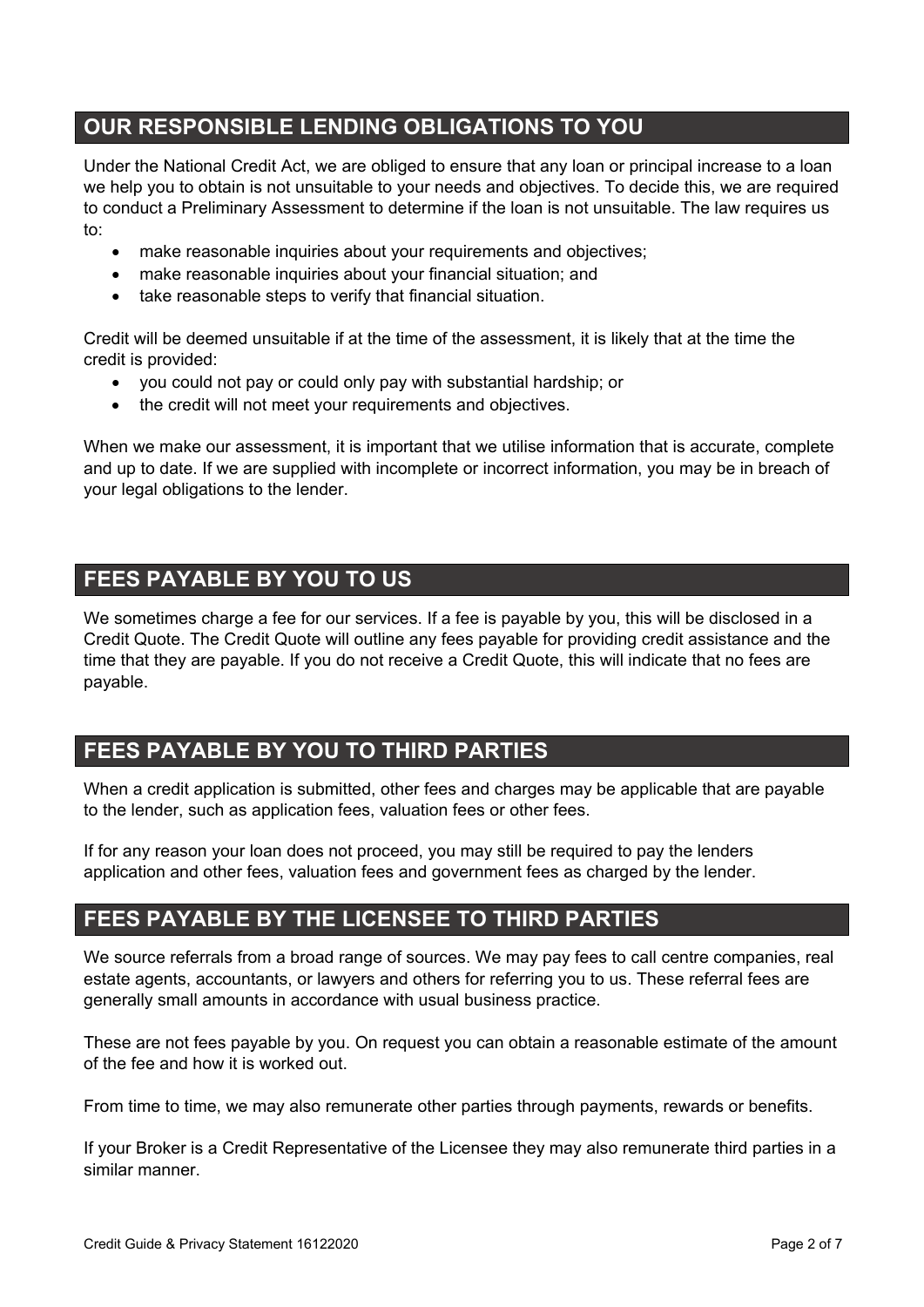# **PAYMENTS RECEIVED BY THE LICENSEE**

We may receive fees, commissions or other remuneration or rewards from the lenders who fund the finance we arrange for you. These are not fees payable by you.

# **OUR INTERNAL DISPUTE RESOLUTION SCHEME**

We always strive to provide the best possible service and provide you with the finance that suits your needs. However, we appreciate that from time to time, applicants may not be satisfied with the process or the solution. If this occurs, and you have a complaint about the service we provide, we have a resolution process in place to address your concerns.

You can lodge your complaint through a number of channels. You may do this verbally or in writing. If you choose to lodge the complaint by email or mail, please make sure you include as much information as you can. You should explain the details of your complaint as clearly as you can.

#### **Step 1**

Please contact Vincent Yao at [vincentyao@zillionfinance.com.au](mailto:vincentyao@zillionfinance.com.au) in the first instance as many disputes can be resolved relatively quickly.

#### **Step 2**

If you are not satisfied with the outcome or in which the way your complaint has been handled, then you can escalate the complaint to the Internal Complaints Officer who will endeavour to resolve your complaint:

| Name                | Penny He                                          |
|---------------------|---------------------------------------------------|
| Email               | pennyhe@zillionfinance.com.au                     |
| <b>Phone Number</b> | 02 9262 6262                                      |
| Address             | Suite 502, 77 King St, Sydney NSW 2000, Australia |

#### **COMPLAINTS OFFICER**

Once the dispute is escalated, we will attempt to resolve it promptly.

# **OUR EXTERNAL DISPUTE RESOLUTION (EDR) SCHEME**

We aim to resolve your complaint quickly and if you are still not satisfied with the outcome of your complaint, then you have the further option of referring the matter to our external complaint resolution body.

Our external dispute resolution provider is specified below. External dispute resolution is a free of service established to provide you with an independent mechanism to resolve specific complaints.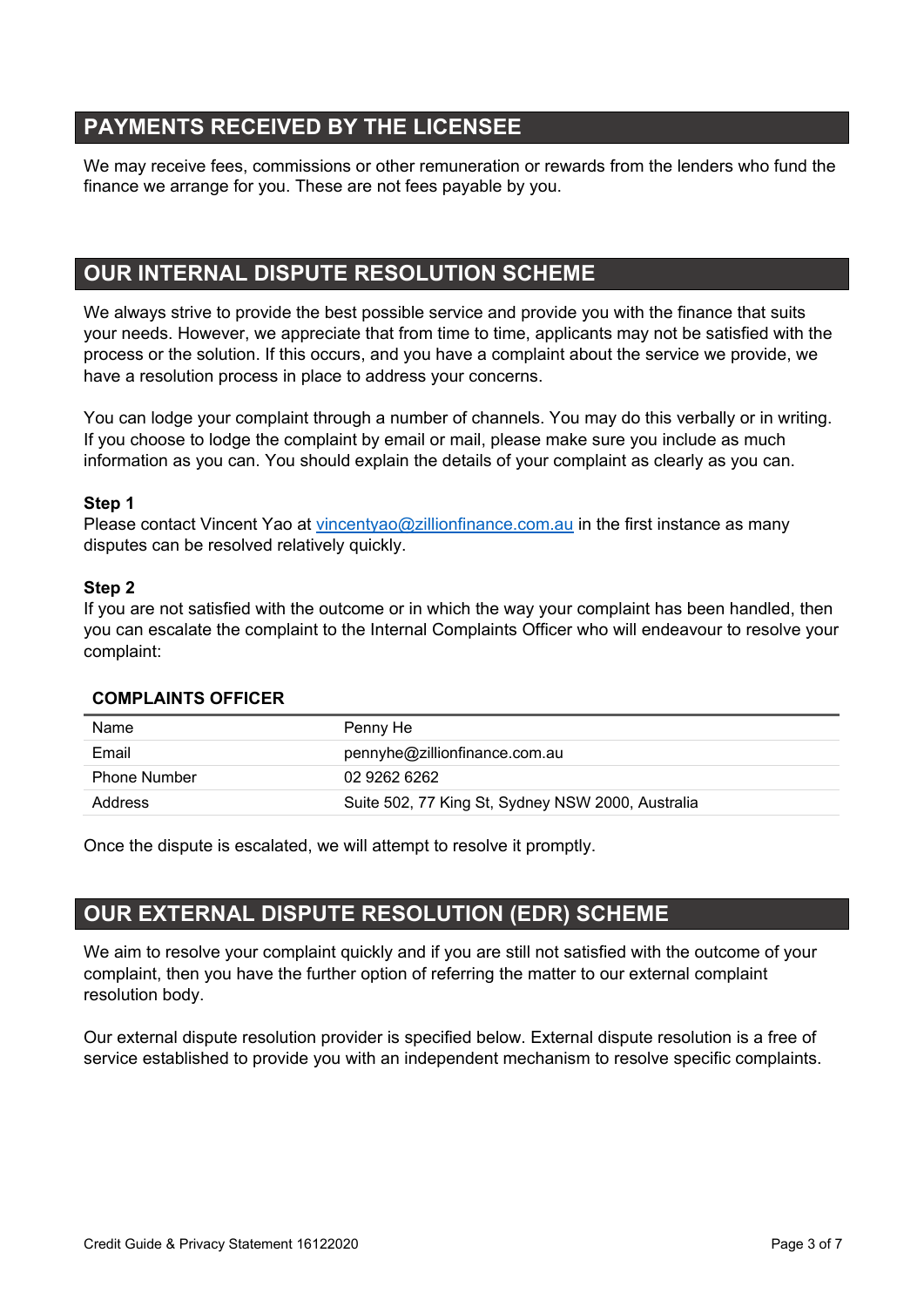| <b>Name</b>         | <b>Australian Financial Complaints</b><br>Authority (AFCA) |
|---------------------|------------------------------------------------------------|
| AFCA Member Number  | 43178                                                      |
| Email               | info@afca.org.au                                           |
| <b>Phone Number</b> | 1800 931 678                                               |
| Address             | GPO Box 3, Melbourne VIC 3001,<br>Australia                |

# **THINGS YOU SHOULD KNOW**

í.

We do not provide legal, financial or taxation advice unless specified in a separate contract. Accordingly, it is important you ensure you understand your legal obligations under the loan, and the financial consequences. We recommend that you consult your Accountant, Solicitor, Taxation Department, Investment Adviser or any other licensed person in respect to the financial implications of this application for finance before you enter the credit contract.

Under the *Financial Services Reform Act 2001*, We cannot provide any advice or opinion on any deposit accounts and/or insurance products.

As a duty of care, we recommend that you seek professional advice in regards to insurance products such as mortgage protection insurance, income protection insurance and life insurance. It is the responsibility of the applicant/s to maintain mortgage repayments and we strongly recommend that you seek insurance advice with regards to risk management and financial planning.

We will inform you of any potential conflict of interest or relationship that could reasonably be expected to influence our recommendation.

We don't make any promises about the value of any property you finance with us or its future prospects. You should always rely on your own enquiries.

# **QUESTIONS?**

If you have any questions about this Credit Guide or anything else about our services, just ask at any time. We're here to assist you.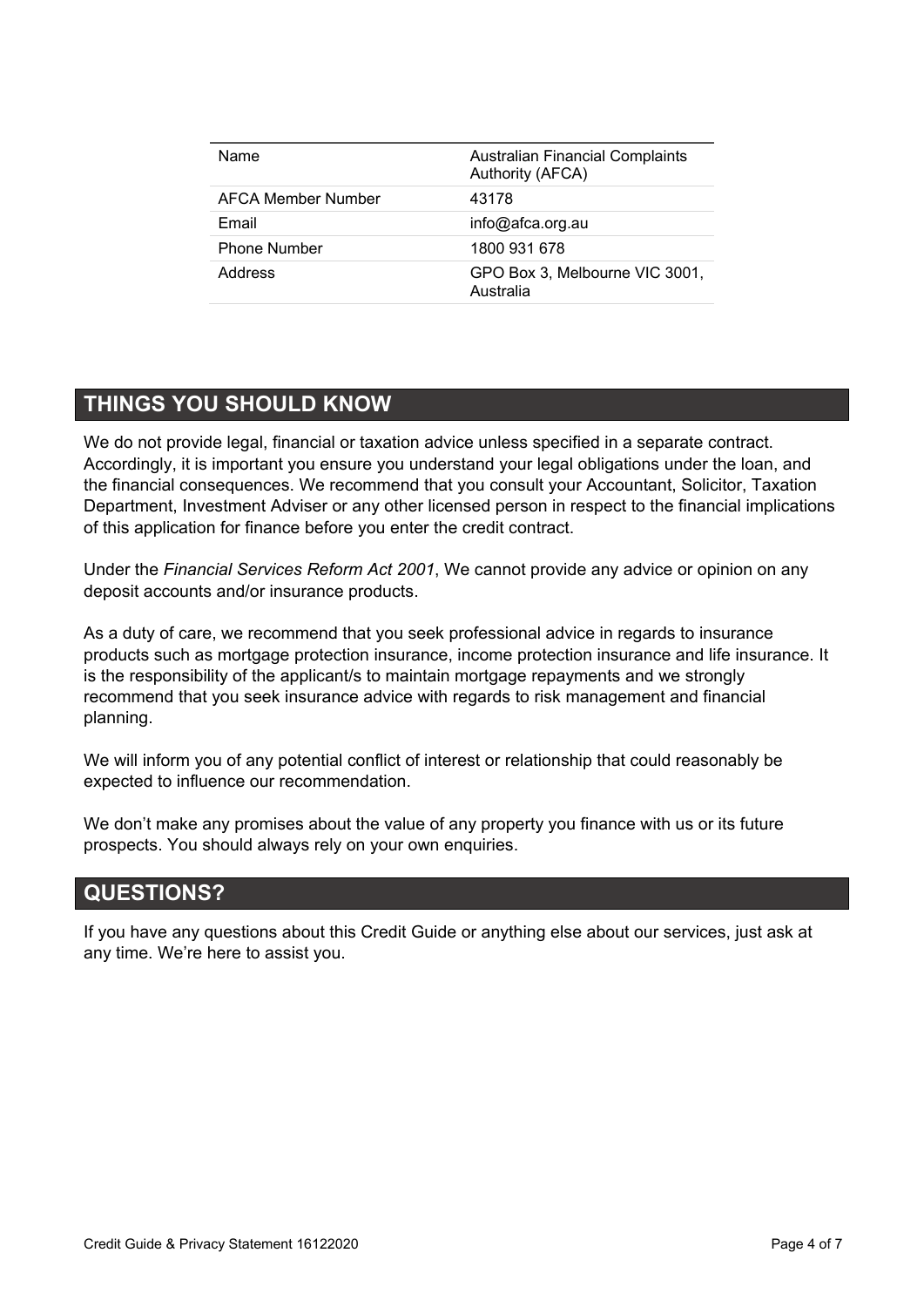# **PRIVACY DISCLOSURE & CONSENT**

In handling your personal information, Zillion Finance Pty Ltd ACN 114 847 291 T/As Zillion Finance, Australian Credit Licence 389330, Suite 502, 77 King St, Sydney NSW 2000, Australia, 02 9262 6262 and our Authorised Credit Representatives are committed to complying with the *Privacy Act 1988* (Privacy Act) and the Australian Privacy Principles.

# **HOW AND WHY WE COLLECT YOUR PERSONAL INFORMATION**

We, Zillion Finance Pty Ltd may collect, use, hold and disclose personal information and creditrelated personal information from you to for the purpose of arranging or providing credit to you, processing your application for credit, assessing whether to accept a guarantee of credit from your, managing that credit, direct marketing of products and services by us, complying with laws, managing our relationship with you, and allowing us to perform administrative tasks. We may collect this information from you or from third parties.

Personal information may include any sensitive information (including health information) and may include any information you tell us about any vulnerability you may have.

If you provide incomplete or incorrect information, we may be unable to provide you with the product or service you are applying for.

# **HOW AND WHY WE COLLECT THIRD PARTY PERSONAL INFORMATION**

We may need to collect personal information and credit-related personal information about a third party from you as part of this application ( such as your employer, spouse, referee or solicitor). If we do this, you agree you will advise that person that we have collected their information, and that in most cases they can access and seek correction of the information we hold about them.

Where you provide us with the personal information of another person, you confirm that you are authorised to provide these identification details to us on that person's behalf.

# **PROVIDING YOUR PERSONAL INFORMATION TO OTHERS**

In providing products and services to you it may be necessary for us to retain your personal information and provide it to other organisations with which we conduct business. We may exchange the information with the following types of entities, some of which may be located overseas:

- organisations which provide credit or other products or services to you or to whom an application has been made for those products and services;
- finance consultants, accountants and auditors, real estate agents associated with the property purchase, conveyancers, legal advisers, insurers and mailing services;
- any associates, related entities, contractors and our mortgage aggregator (if applicable)
- any industry body, tribunal, court or otherwise in connection with any complaint regarding our services;
- any person where we are required by law to do so:
- your referees, such as your employer, to verify information you have provided;
- any person considering acquiring an interest in our business or assets; or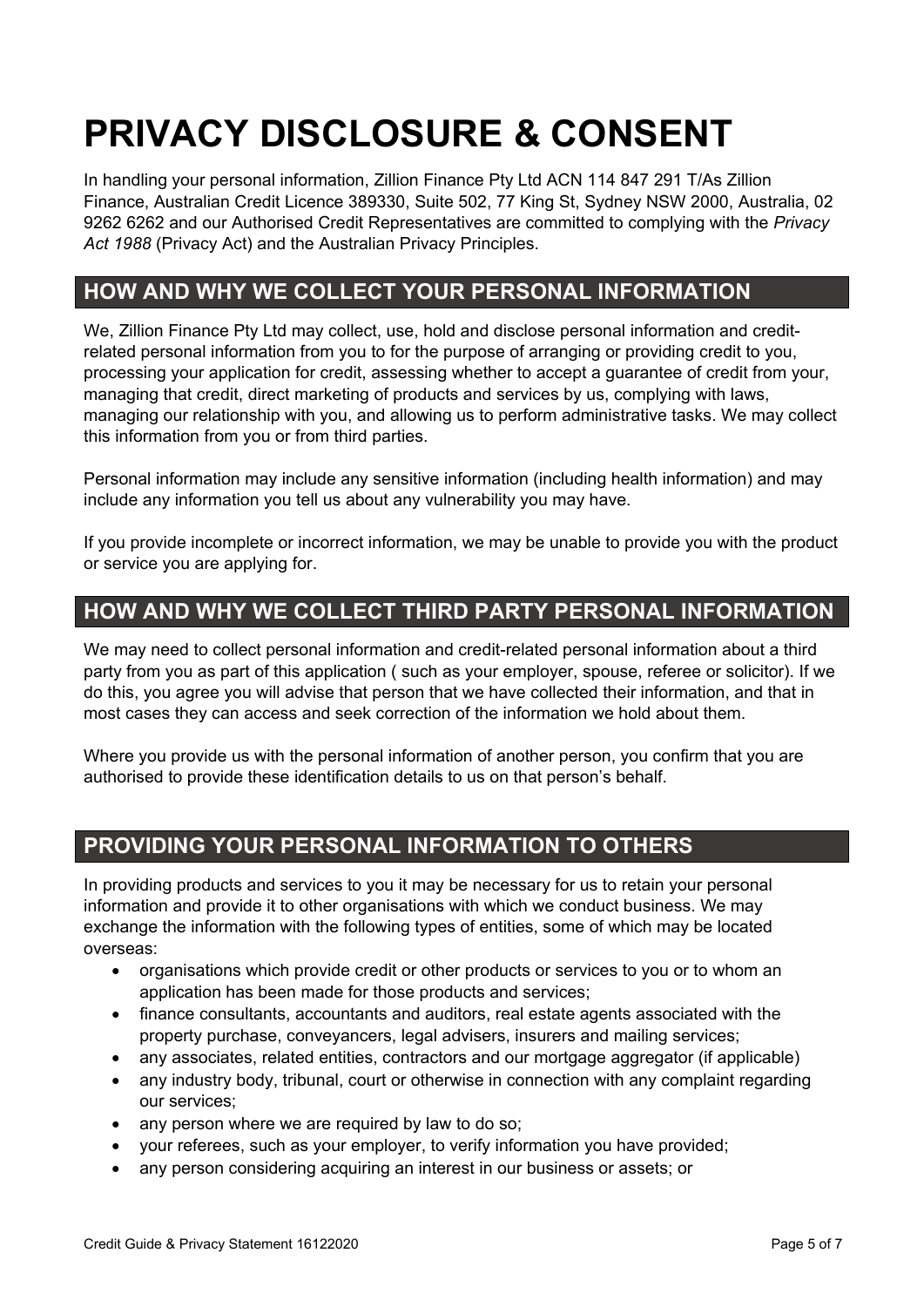• any organisation providing online verification of your identity.

# **YOUR RIGHTS**

You may gain access to the personal information that we hold about you by contacting us. You can also contact us to obtain a copy of our privacy policy and the privacy policy of any credit reporting body that may access your personal information.

Our privacy policy contains information about how you can access or seek correction of the information we hold about you, how we manage that information and our complaints process.

# **CONSENT TO PROVIDE YOUR PERSONAL INFORMATION TO A CRB**

You authorise us to act as an access seeker within the meaning of section 6L of the Privacy Act to seek and obtain credit information on your behalf for the purposes of establishing which product is most suitable for your requirements and circumstances. If we act as your agent to obtain a report or information about your consumer or commercial credit worthiness from a credit reporting body (CRB), we may disclose personal information such as your name, date of birth, and address to the CRB to obtain an assessment of whether that personal information matches information held by it.

Credit information includes information such as your identity information, the type, terms and maximum amount of credit provided to you, repayment history information, default information (including overdue payments), court information, new arrangement information, personal insolvency information, disciplinary proceedings, complaints, delinquency, fraud investigations and details of any serious credit infringements.

# **CONSENT TO RECEIVE MARKETING INFORMATION**

You consent to us doing so and we may periodically provide you with information about new products and services available from us or from other businesses with whom we have a relationship. Your consent to our providing this information to you will be implied unless you notify us that you do not wish to receive this information.

# **CONSENT TO RECEIVE DOCUMENTS ELECTRONICALLY**

You consent to us providing you with documents by electronic communication, you confirm that paper documents may no longer be given and electronic communications must be regularly checked for documents. Consent to the giving of documents by electronic communication may be withdrawn at any time.

# **CONSENT TO BEING RECORDED BY VIDEO OR AUDIO CONFERENCING**

You consent to us obtaining personal information, financial information and credit information about you by video or audio conferencing for the purpose of arranging credit, providing credit assistance and give your permission for that video or audio conference to be recorded for this purpose.